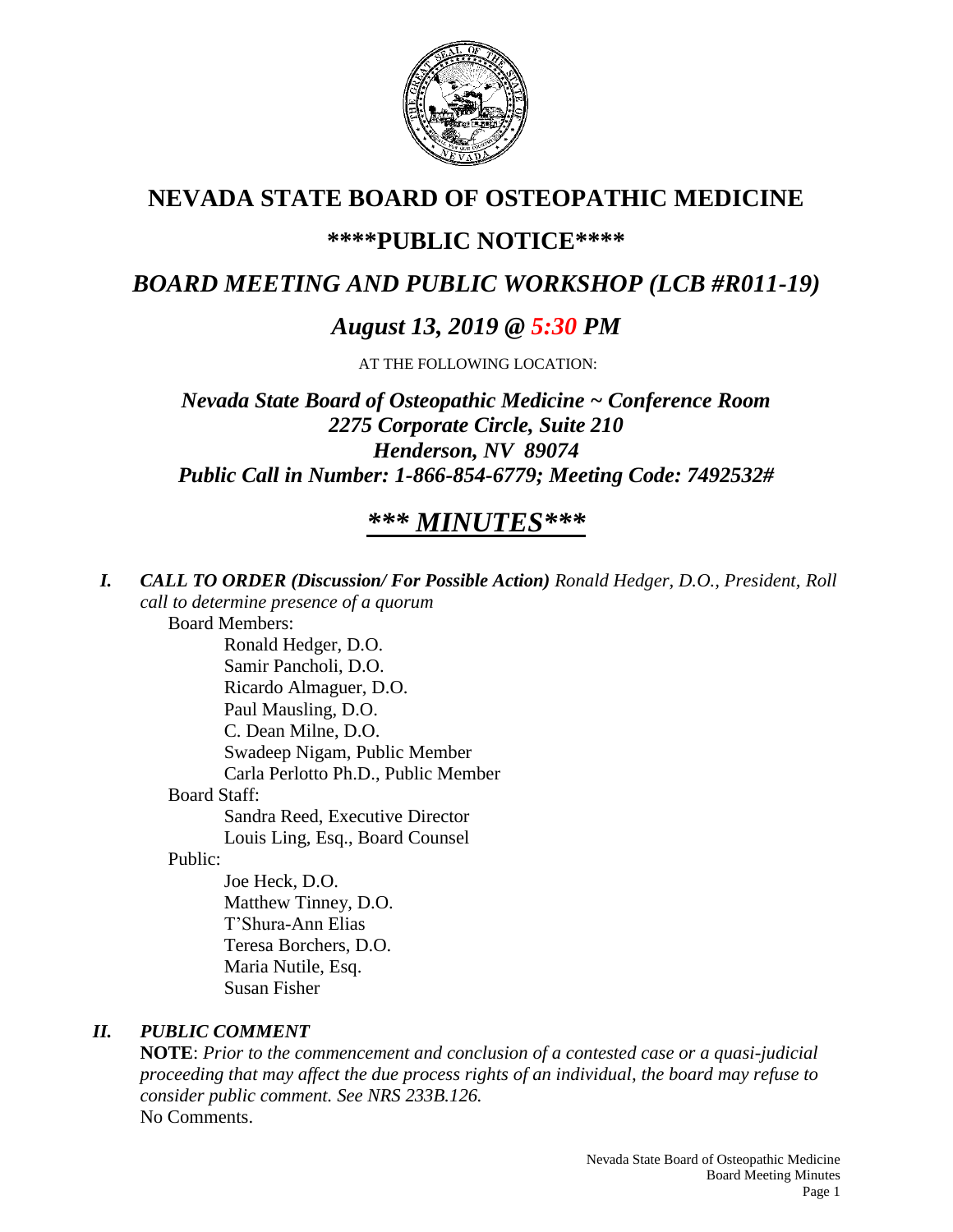*III. APPROVAL OF BOARD MEETING MINUTES FROM JUNE 11, 2019 (Discussion/For Possible Action) Ronald Hedger, D.O., President* Dr. Pancholi made a motion to approve the minutes from June 11, 2019; seconded by Dr. Milne. There being no discussion, the minutes were approved by the Board.

#### *IV. CONSENT AGENDA TO GRANT LICENSURE FOR OSTEOPATHIC PHYSICIANS, PHYSICIAN ASSISTANTS AND SPECIAL LICENSES (Discussion/ For Possible Action) Ronald Hedger, D.O., President*

Under this item the Board may consider the recommendations of the Executive Director and/or President/Vice President to grant licensure to the below listed applicants. The Board may remove any applicant's name from the consent motion, but may not discuss the contents of the application for licensure without the applicant present following proper notice pursuant to the open meeting law.

**Osteopathic Physician Name Specialty** Jonathan Benaknin, D.O. Psychiatry Ariel Cohen, D.O. Emergency Medicine David Dalton, D.O. **Family Medicine** Aria Fazlinejad, D.O. Internal Medicine Aaron Fry, D.O. Emergency Medicine Charles Hutchings, D.O. Pediatrics Nathan Jenson, D.O. Emergency Medicine Kourosh Kahkeshani, D.O. Neurology Heidi Lahteenmaa, D.O. Psychiatry Roya Mahana, D.O. Emergency Medicine Karen Nelson, D.O. **Orthopedic Surgery** Thong Nguyen, D.O. **Anatomic Pathology** Patrick Nichols, D.O. Emergency Medicine Ravi Patel, D.O. Emergency Medicine Kenneth Poppen, D.O. **OB/GYN** Tyler Primavera, D.O. Internal Medicine Aadil Rahman, D.O. Pediatrics Mariko Rajamand, D.O. **OB/GYN** Eric Royston, D.O. Diagnostic Radiology Evan Schlager, D.O. Internal Medicine Sarah Sherman, D.O. Psychiatry Paul Sparzak, D.O. **OB/GYN** 

Kenan Harris, PA-C Thomas Vater, D.O.

#### **Special Licenses NRS.633.411**:

Kirandeep Chahal, D.O. UNLVSOM Pediatrics Cherry Choong, D.O. UNLVSOM Pediatrics Eric Eck, D.O. UNRSOM Psychiatry Joseph Hill, D.O. Mountain View PM & R Kevin Neveau, D.O. UNRSOM Psychiatry

#### **Physician Assistant Supervising Physician**

Cloe Dedman, PA-C Denis Patterson, D.O.

Humaira Ali, D.O. UNRSOM – Family Medicine Ching Chiu, D.O. Mountain View Transitional Kushal Patel, D.O. UNLVSOM Internal Medicine Calli Pierro, D.O. Valley Health General Surgery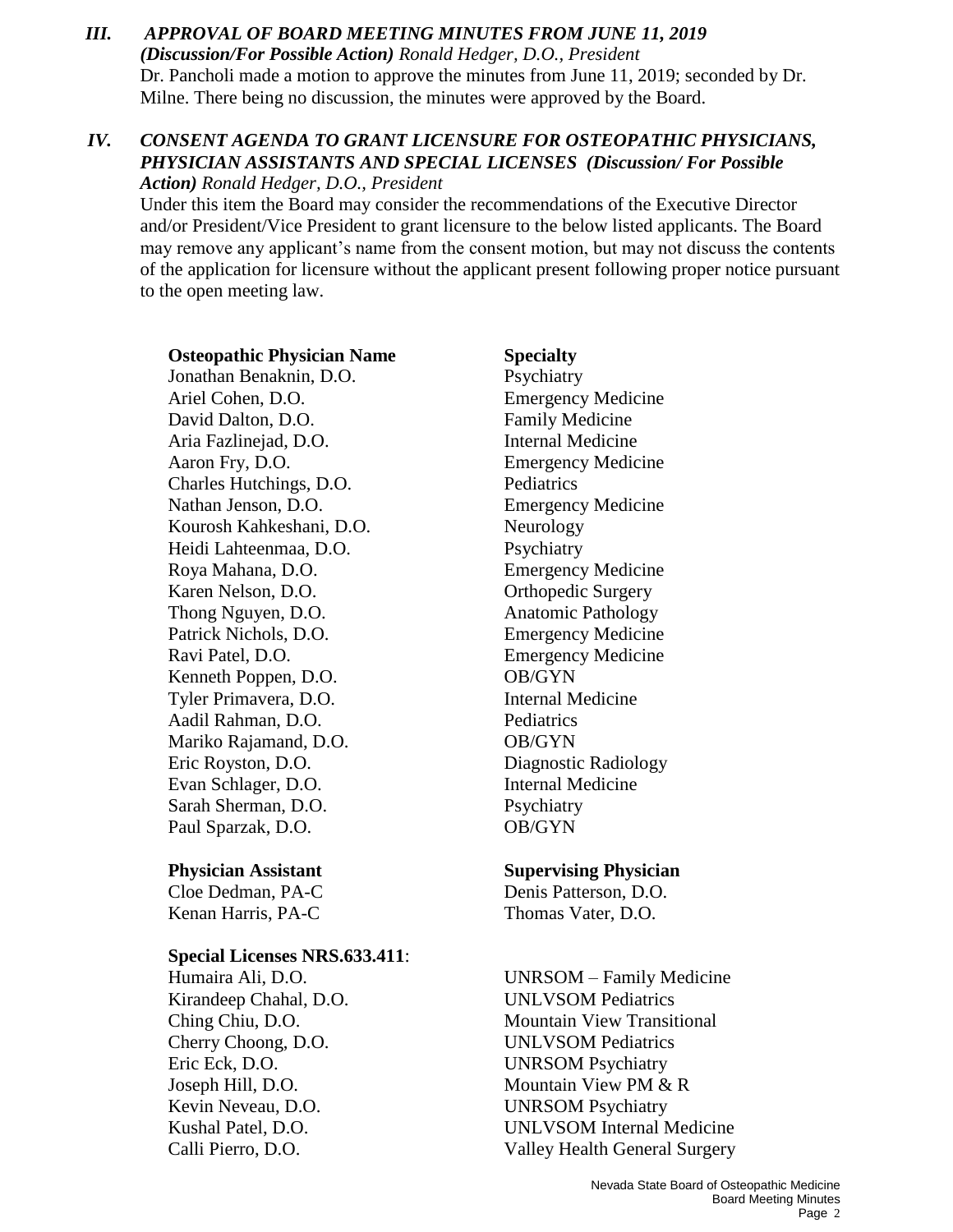Steven Sha, D.O. UNRSOM Psychiatry

Jeremy Seastrand, D.O. Southern Hills Family Medicine Quynhyv Ta, D.O. UNLVSOM Emergency Medicine Neilmegh Varada, D.O. UNLVSOM Internal Medicine Victor Wang, D.O. Mountain View – Internal Medicine

There was a motion to approve the licensees as written by Dr. Milne; seconded by Dr. Pancholi. There being no discussion, the Board approved licensure.

# *V. +CONSIDERATION OF APPLICATION FOR FULL LICENSURE FOR*

*OSTEOPATHIC PHYSICIAN TERESA BORCHERS, D.O.,(personal appearance), (Discussion/For Possible Action) NOTE: The Board may go into closed session pursuant to NRS 241.030 to move to a closed session because the discussion may involve this applicant's character, alleged misconduct, professional competence, or similar items. Ronald Hedger, D.O., President* 

Dr. Hedger asked Dr. Borchers if she would like an open or closed session. She chose a closed session. A motion was made by Dr. Hedger to go into a closed session, seconded by Dr. Milne, and approved by the Board. After the Board returned to open session, a motion was made by Dr. Hedger to approve licensure of Dr. Borchers and seconded by Mr. Nigam. The license was approved by the Board.

### *VI. +CONSIDERATION OF APPLICATION FOR FULL LICENSURE FOR*

*OSTEOPATHIC PHYSICIAN MATTHEW TINNEY, D.O.,(personal appearance), (Discussion/For Possible Action) NOTE: The Board may go into closed session pursuant to NRS 241.030 to move to a closed session because the discussion may involve this applicant's character, alleged misconduct, professional competence, or similar items. Ronald Hedger, D.O., President* 

Dr. Hedger asked Dr. Tinney if he would like a closed session. Dr. Tinney chose an open session. Dr. Hedger stated that there were several misrepresented responses on his application, and asked Dr. Tinney to explain. Dr. Tinney explained that he was arrested in 1975 and identified his status as a minor. Dr. Hedger asked Dr. Tinney his definition of a minor. Dr. Tinney responded "under 21." The Board asked for clarification about the disciplinary action in Florida, the licensure denial on record in Iowa, and the loss of hospital privileges in Tennessee. Dr. Tinney responded to the various questions. A motion was made by Dr. Milne to deny licensure and seconded by Dr. Hedger. After the motion, Dr. Tinney asked if he could withdraw his application. Mr. Ling stated that it was too late to withdraw at this stage of the matter. There was discussion from the Board members. The motion was approved by five Board members; with Dr. Pancholi and Mr. Nigam opposing the motion.

#### *VII. PUBLIC WORKSHOP: DISCUSSION/CONSIDERATION/POTENTIAL ACTION REGARDING PROPOSED AMENDMENTS TO NAC CHAPTER 633 RELATED TO INITIAL APPLICATIONS FOR LICENSURE AND TO REDUCE CERTAIN FEES COLLECTED BY THE BOARD, (Discussion/For Possible Action) Ronald Hedger, D.O., President*

Mr. Ling explained the proposed regulations, which consisted of the following: allowing initial licensees the option to provide the required application documents directly to the Board or to use services offered by the Federation Credentials Verification Service to provide the packet; removing older and inapplicable regulations; and, reducing several license and renewal fees by \$100 per fee. Dr. Heck, a representative for the Nevada Osteopathic Medical Association, supported the proposed regulations, specifically the decrease in licensing fees. A motion was made by Dr. Milne to proceed with a full regulation hearing, seconded by Dr. Pancholi, and approved by the Board.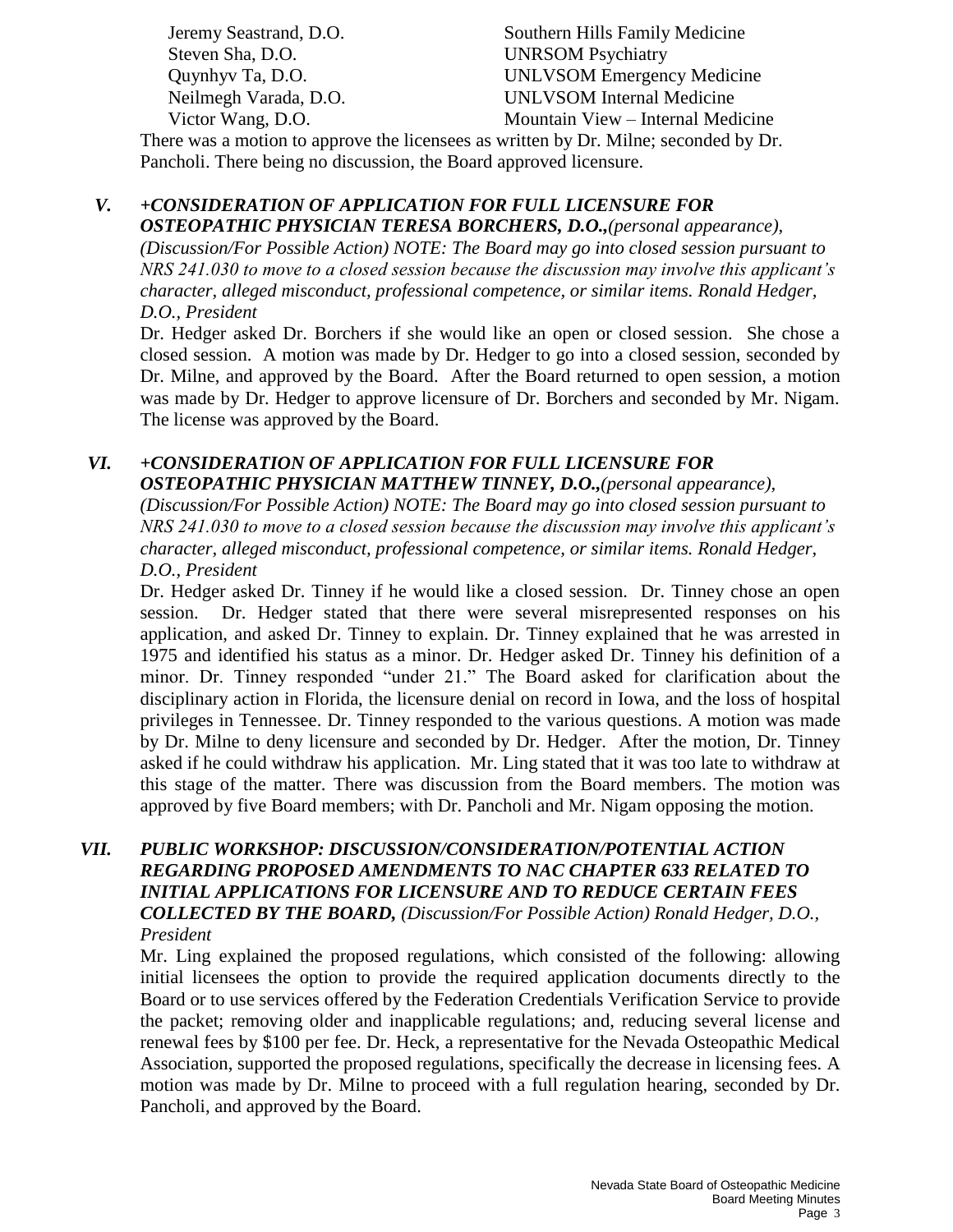- *VIII. DISCUSSION/ACTION TO REMOVE TREASURER-SECRETARY, SAMIR PANCHOLI, D.O., AS A SIGNER ON BANK OF THE WEST AND WELLS FARGO ACCOUNTS, AND TO ADD SANDRA REED, EXECUTIVE DIRECTOR, (Discussion/For Possible Action) Ronald Hedger, D.O., President*  Dr. Hedger proposed the Board add Ms. Sandra Reed, Executive Director, as a signer on the bank accounts, and not remove Dr. Pancholi. There was discussion by the Board. Dr. Milne made a motion to add Ms. Reed as a signer and seconded by Dr. Perlotto. The motion was approved by the Board.
	- *IX. TRAVEL POLICIES FOR BOARD AND STAFF (continued from last meeting) (Discussion/For Possible Action) Swadeep Nigam, Public Member* Mr. Nigam explained the travel policy. A motion was made by Dr. Hedger to approve the travel policy; and, seconded by Dr. Milne and approved by the Board.

# *X. CONSIDERATION OF AND POTENTIAL ACTION REGARDING SECOND*

*RESTITUTION AGREEMENT WITH JOHN "TREY" DELAP, (tabled from last meeting) (Discussion/For Possible Action) (NOTE: The Board may go into closed session pursuant to NRS 241. because the discussion may involve Mr. Delap's character, alleged misconduct, professional competence, or similar items). Ronald Hedger, D.O., President* Ms. Reed explained the settlement agreement between the Board and Mr. Delap. Mr. Delap embezzled funds from the Board many years ago, and currently owes just over \$50,000. The agreement states that by August 31, 2019, Mr. Delap will pay the Board a sum of \$13,100, and the successive 49 months, beginning with September 1, 2019, he will pay the Board \$600 per month, to satisfy the debt. A motion was made by Dr. Milne to approve the agreement, and seconded by Dr. Hedger. The agreement was approved by the Board.

#### *XI. CONSIDERATION OF AND POTENTIAL ACTION REGARDING FACT SHEET RELATED TO D.O.S AND P.A.S SERVING AS "MEDICAL DIRECTORS" FOR BUSINESSES THAT ARE NOT MEDICAL FACILITIES, (continued from last meeting,*

*(Discussion/For Possible Action) Ronald Hedger, D.O., President*

Mr. Ling explained that it would be helpful for the Board to provide licensees an informational document regarding the legal requirements of certain types businesses. The document would be available on the Board's website. The document would outline the Board's expectations of licenses and the laws relating to physicians involved with these types of businesses. There was discussion by the Board. Ms. Maria Nutile, attorney, made comments in support of the information sheet due to the issues surrounding the challenges with licensees involved with such businesses. Mr. Ling asked the Board to provide comments and suggestions on the document send it to him for discussion at a future Board meeting.

#### *XII. EXECUTIVE DIRECTOR'S REPORT*

- a. Financial Statements Ms. Reed explained the compilation and financial statements.
- b. Licensing Ms. Reed explained the licensing status.
- c. Staffing Ms. Reed stated that the Board has a new complaint specialist, Amanda Hart, revising the old title of "investigator" due to the tasks associated with the position.

#### *XIII. LEGAL REPORT (Discussion/For Possible Action) by Louis Ling, Board Counsel and/or Rosalie Bordelove, Deputy Attorney General*

Mr. Ling stated that the Attorney General's office is working on the Marion Orr, D.O., matter to collect funds owed to the Board. In another matter, the court case to enforce the subpoena has been resolved and dismissed as of August 13, 2019. Mr. Ling will be attending the Governor's opioid abuse prevention summit in Las Vegas on August 14 -15. Ms. Reed